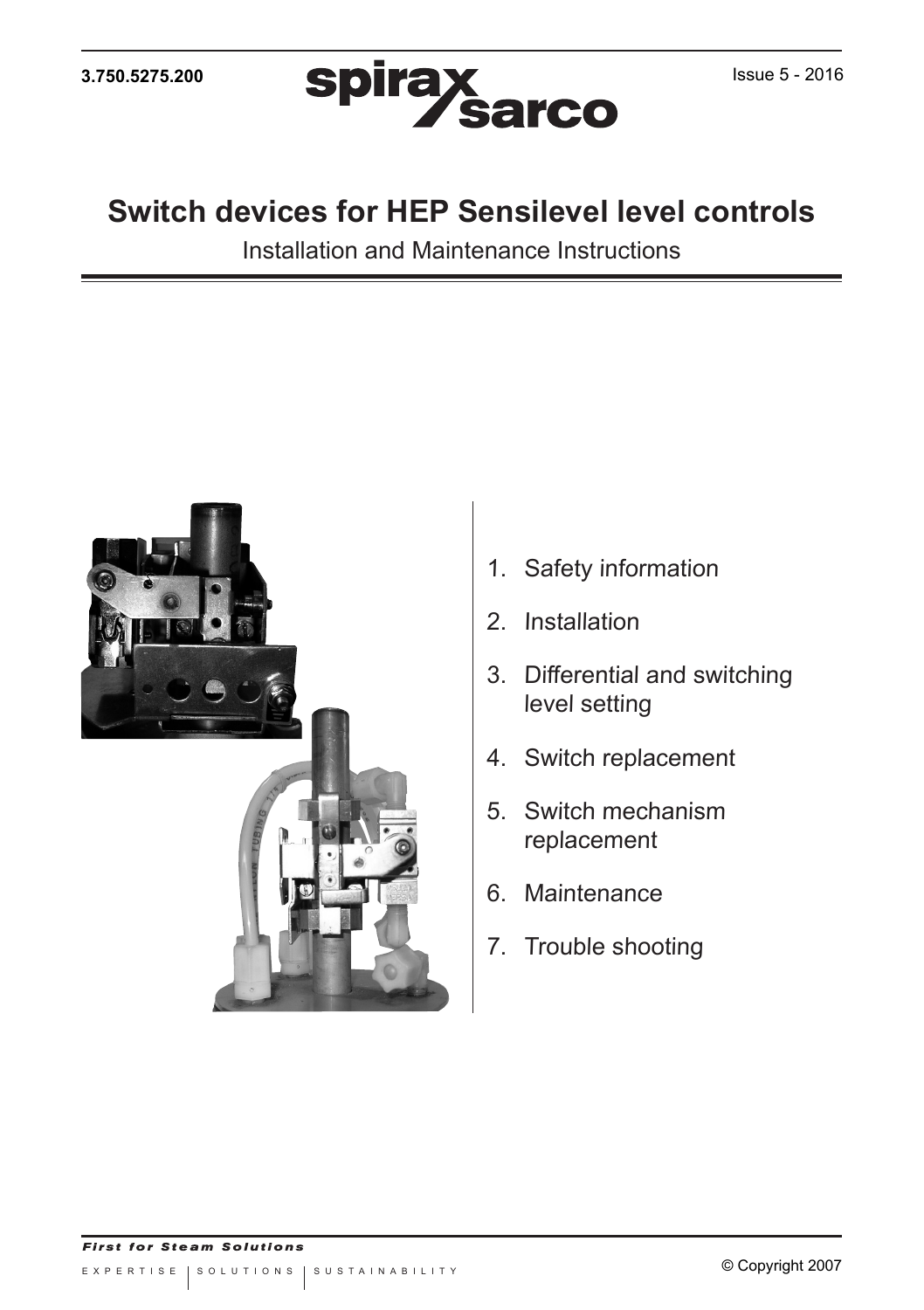# **1. Safety information**

Asafe operation of SENSILEVEL products is assured when they are properly installed, commissioned, used and maintained by qualified personnel according to the operation instructions. Compliance with installation and safety general instructions must also be observed during piping and plant erection together to an appropriate use of equipment and facilities for safety the Directive European Machinery 2006/42/EC.

# **1.1 Type of application**

The suitability of Sensilevel has to be verified for the specific usage and application according to product tag and technical specifications and to installation and maintenance instructions.

# **1.2 Accessibility**

Ensure safe access and, if the case, a safe and properly protected platform before working on the product. Use suitable lifting mechanisms as necessary.

# **1.3 Lighting**

Ensure adequate lighting, particularly where detailed or intricate work is required.

# **1.4 Hazardous gases or liquids in the pipeline**

Consider the present or previous content of the pipeline paying attention to inflammable materials, substances dangerous to health and to extremes of temperature.

# **1.5 Dangerous environment**

Take account of areas at risk of explosion, lack of oxygen (e.g. tanks or pits), dangerous gases, temperature extremes, hot surfaces, fire hazard (e.g. during welding), excessive noise, moving machinery.

These products comply with the requirements of the European Directive 2014/34/EU (ATEX) for the use of equipments in potentially explosive atmospheres. In a classified area do not access the housing when powered and do not use tools that could cause sparks.

# **1.6 System**

Consider the possible effects of the planned work on the whole system. Some operations (e.g. closure of on/off valves, electrical isolation) may put other parts of the system or personnel at risk? Hazards might include closure of vents or isolation of protective devices or jeopardize controls or alarms. Ensure that isolation valves are gradually turned on and off to avoid system shocks.

### **1. 7 Pressure**

Ensure that all parts exposed to pressure are isolated or adequately vented to atmospheric pressure. Consider double isolation (double block and venting) and blocking or labelling of closed valves. Do not assume a system is de-pressurized even when the pressure gauge reads zero.

# **1.8 Temperature**

To avoid the risk of burns, wait until temperature has normalized after isolation.

# **1.9 Tools and consumables**

Before starting a work, ensure the availability of appropriate tools and/or consumables. Use Spirax Sarco replacement parts only.

### **1.10 Protective clothing**

Consider whether you and/or other personnel need protective clothing, against for example chemical products, high or low temperatures, noise, falling objects and hazards to eyes and face.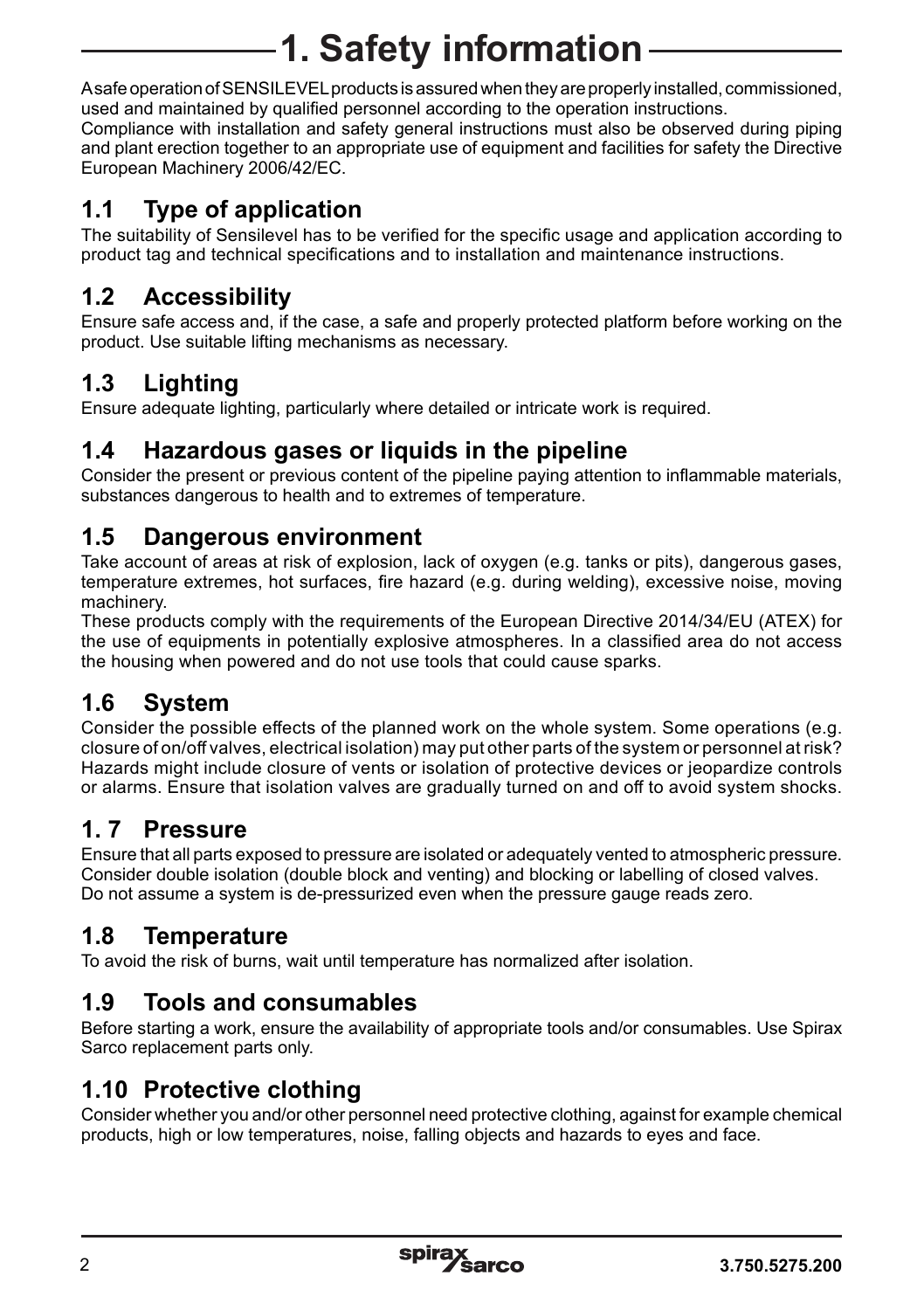### **1.11 Permit of work**

All works must be carried out or supervised by a competent staff, properly trained on product operation and maintenance. Should a formal authorization to work be required, this must be respected. Otherwise, it is recommended that a manager is kept informed on work progress and, if necessary, that an assistant with safety main responsibility is nominated. It is advisable to affix an hazard warning poster.

## **1.12 Material handling**

The manual handling of large dimension and/or heavy material can cause risk of injury (improper manual handling can cause spinal injury). It is recommended to evaluate the risks by considering the assignment, the individual, the load and the environment and to use an appropriate material handling method.

#### **1.13 Other risks**

During normal operation the product surface could be very hot. The surface temperature of some products operating at limit conditions can reach a value of 200°C. Several products do not provide auto-drainage. Take it in account for their disassembly or removal from the plant.

#### **1.14 Freezing**

The non auto-drainage products have to be protected from damage caused by freeze where they are exposed to temperatures under freezing point.

#### **1.15 Disposal**

Unless otherwise indicated in the instructions manuals, this product can be recycled. Therefore, provided appropriate precautions will be taken, there is no potential ecological risk after its disposal.

#### **1.16 Returning products**

According to European Community laws on Health, Safety and Environmental Protection, upon returning products for their testing and/or repairs to Spirax Sarco, customers and distributors are reminded that they must supply the necessary information on hazards and precautions to be taken with regard to the presence of contaminated product residues or instrument damage which may present a health and/or environmental safety hazard. Information must be supplied in writing and include instructions for any substance classified as hazardous.

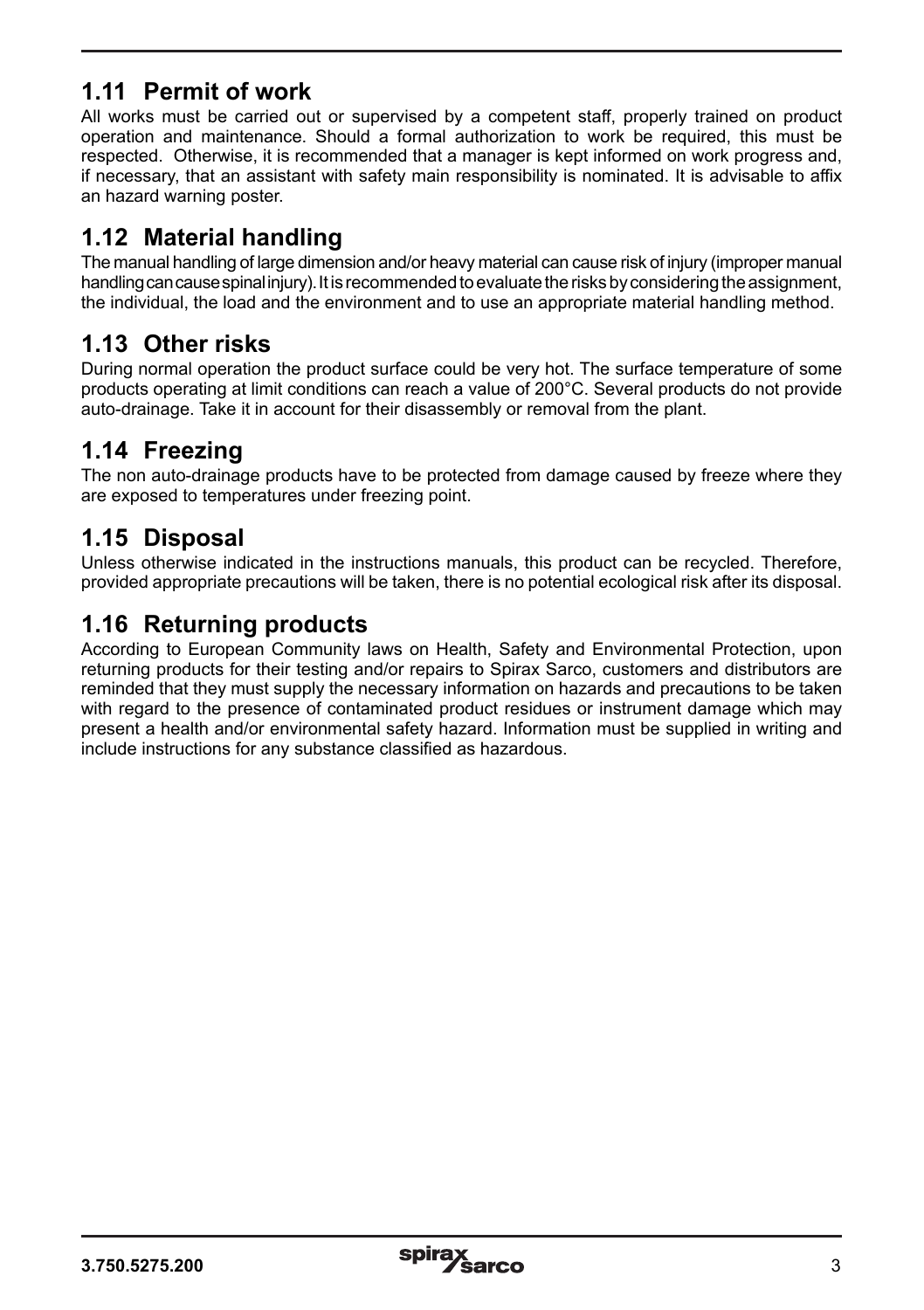# **2.1 Mounting the device**

Mount the instrument on the equipment by means of the appropriate connections (threaded or flanged) so that the housing of the switch mechanism is turned upwards and its axis is vertical (a maximum deviation of 3° is admissible).

Theprocessconnectiontubestoinstrumentsfittedwithexternalchambermustberectilinearandfull-flow. The length of the tubes must be kept to a minimum to ensure proper circulation of the liquid. Suitable support systems are to be used so as to avoid undesirable forces on the chamber and relative attachments.

The level controls with external chamber operating with liquids which tend to leave deposits must have union tees or cross fittings in order to allow periodical cleaning of the tubes.

A drain valve (preferably with rectilinear flow) will also be useful when cleaning the float chamber and process connection tubes.

All the on-off valves must be full-flow and completely open during operation in order to avoid irregular or incorrect triggering of the level control device.

Leave a space of at least 200 mm free above the housing in order to enable it to be removed.

## **2.2 Connecting the switches**

**Caution:** power or compressed air to the control must be disconnected before removing the switch housing.

To access the switch mechanisms, remove the cover of the housing unscrewing the upper screw for the standard housing (Fig. 1), or else unscrewing, in an anticlockwise direction, the cover itself, after having loosened the locking screw for the explosion-proof housing (Fig. 2).

The base of the housing is fitted with a threaded connection and may be rotated through 360°, loosening the screw located in the lower part (with the exception of the type 4 explosion-proof housing which cannot be rotated).

#### **2.3 Power connections**

Be certain that all wiring conforms to all local electrical codes.

Carry out the connections to the switch mechanisms, referring to the diagrams shown in Fig. 3.

The wires must be passed through the threaded connection, then into the space between the base and the plate below the switch mechanism, and finally connected to the terminals, preferably by means of suitable lead-in wires.

Cut the excess wires so that they do not interfere with the switch mechanism or with the housing. The passage through the threaded connection must then be sealed so as not to jeopardise the degree of protection or safety of the housing.

The connections to the switch mechanism can be made without the need to remove it from its housing. Bring the switch mechanism back to the position preset in the factory, should it have been moved during installation.

Check the coupling between base and cover, and ensure that the seal, if provided on the basis of the degree of protection required, is correctly mounted, before closing the housing once again.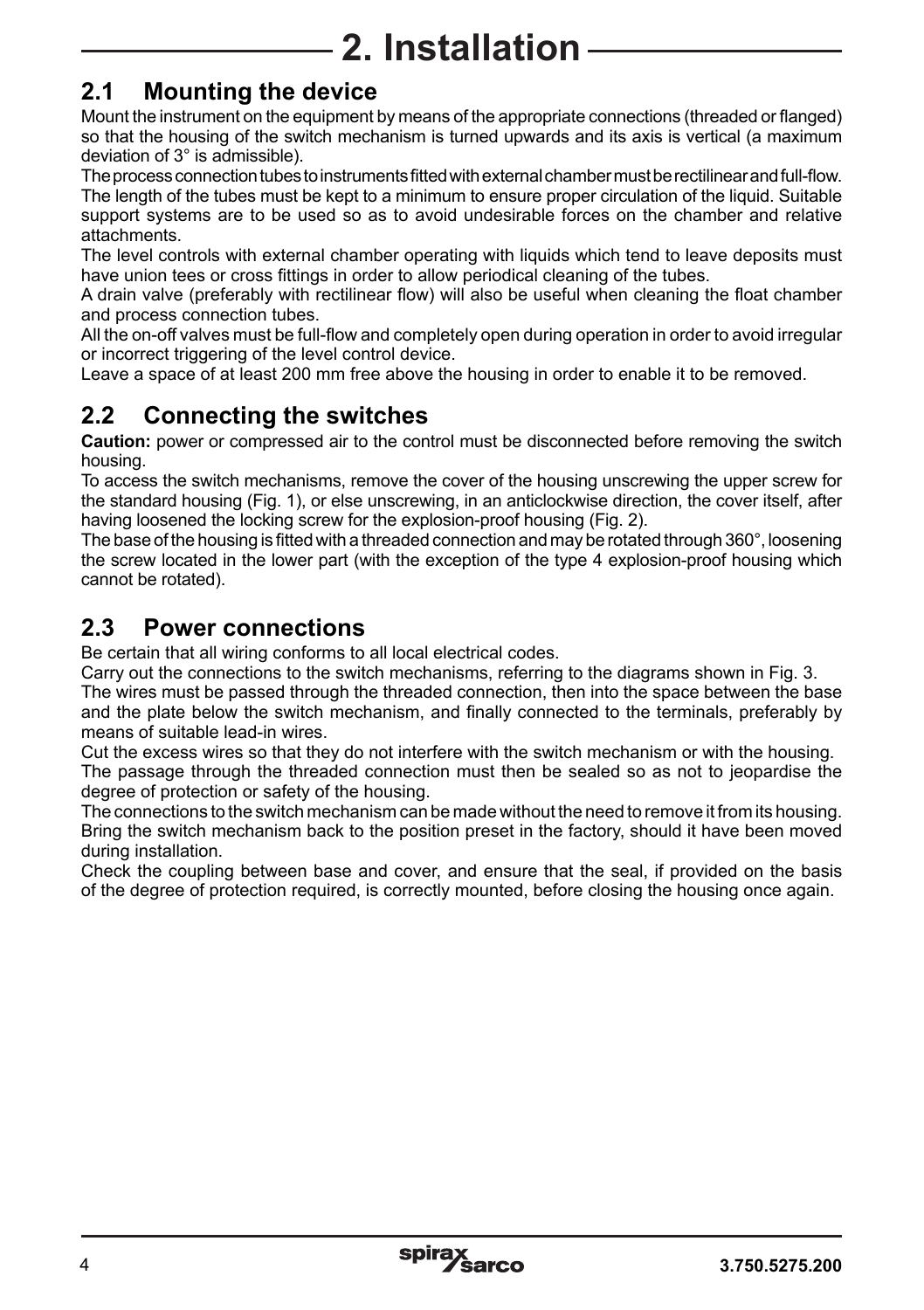

#### **2.4 Pneumatic connections**

Connect the instrument to the pneumatic circuit with reference to the diagrams shown at Fig. 4 in order to obtain the function required from the pneumatic switch (three-way valve, two-way valve, selector, deviation). The tubes must be connected to the 1/4"- NPT connections located on the base of the housing, which are indicated by the letters A, B and C and are already connected inside the housing to the three-way pneumatic switch.



| <b>Contact status as a functional level</b> |  |  |  |  |
|---------------------------------------------|--|--|--|--|
|---------------------------------------------|--|--|--|--|

| Connection 3 way N.O. 2 way N.C. 3 way N.O. 3 way N.C. |         |         |        |        |
|--------------------------------------------------------|---------|---------|--------|--------|
|                                                        | plugged | inlet   | bleed  | inlet  |
|                                                        | inlet   | plugged | inlet  | bleed  |
|                                                        | outlet  | outlet  | outlet | outlet |

**Fig. 4** - **Pneumatic switch diagram**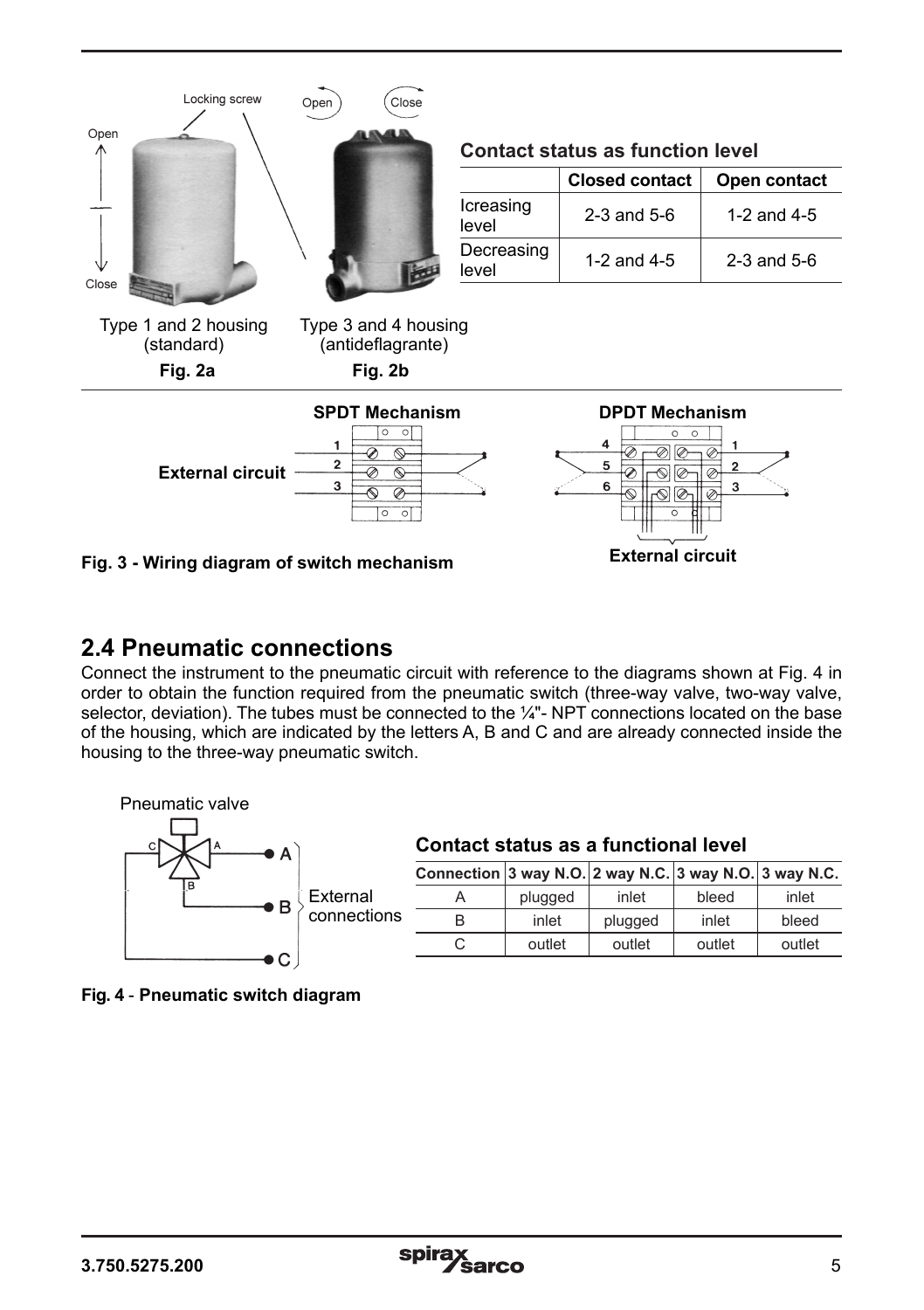# **4. Differential and switching level setting**

In order to fully understand the descriptions given below, note the following definitions:

- **High level:** level of liquid at which the switch mechanism is triggered when the level is rising.
- **Low level:** level of liquid at which the switch mechanism is triggered when the level is falling.
- Differential: difference between high and low level.

The differential for the floating controls may be field adjusted by means of the relative nuts. The differential and the switching points for displacer controls with wide differential can be adjusted in the field by moving the displacers upwards or downwards on the suspension cable. For displacer controls with fixed differential, however, only the actuation point can be adjusted in the field, by moving the displacer upwards or downwards on the suspension cable.

### **Adjusting the differential and switching points for float controls (electric switches 1, 2 and 3)**

The instrument is normally set in the factory to the minimum differential (there must be slight clearance between the pair of nuts which hold the magnetic piston). The range of the differential can be increased, even once the instrument is installed, by lowering only the lower pair of nuts, thus achieving an increase upwards of the maximum switching level. The differential can be regulated within the following limits:

- **-** FortheSensilevels with only one switch mechanism type 1, 2 and 3, the differential can be increased up to a maximum of 50 mm beyond the value set in the factory.
- **-** For the Sensilevels with two switch mechanisms, the differential can be increased up to a maximum of 25 mm beyond the value set in the factory.
- **-** For the Sensilevels with three switch mechanisms, the differential is fixed according to the minimum value set in the factory.

In order to change the original calibration of the differential, where possible, follow the procedure described below carefully. The devices calibrated on request for interface control (point of separation between two non-mixable liquids with different mass density) are supplied with a fixed differential, therefore no regulation can be performed. All the general suggestions do however apply.

# **A - Preliminary operations to modify the differential**

- 1 Disconnect the electric connections at the housing.
- 2 Remove the enclosing tube as well as the entire housing by means of the hexagonal nut  $(41 \text{ mm})$ beneath the base. In this way the magnetic piston and the relative locking nuts can be reached directly (see Fig. 5).
- 3 Remove the two upper nuts and the quide washer after having noted the exact position from the top of the threaded rod.
- 4 Extract the magnetic piston from the threaded rod.
- 5 - Note the exact position of the lower nuts from the top of the threaded rod.

# **B - Modification of the differential**

In order to modify the setting i.e. to change the switching levels of the instrument, it is sufficient to change the position of the nuts which attach the magnetic piston along the rod. Bear in mind that a change by 1 mm in the position of the nuts along the rod corresponds to the same change in the switching level. Therefore in order to increase the differential, lower the pair of lower nuts by as many millimetres as necessary for bringing the differential from the value set in the factory to the required value.

**Warning:** the distance between the two pairs of nuts must never be smaller than the distance defined in the factory.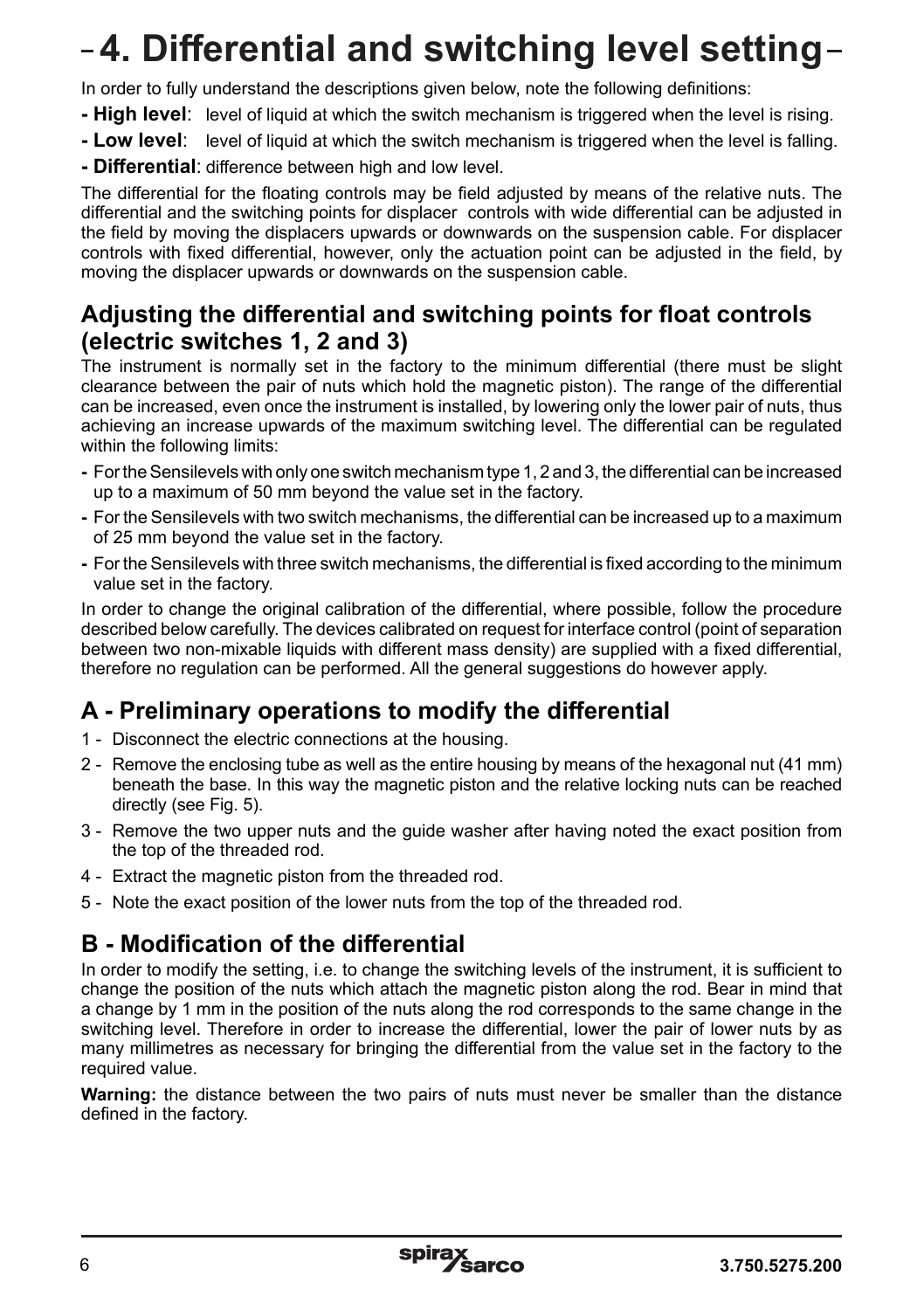### **C - Restoring working conditions**

After having set the new position of the nuts in relation to the required differential, re-instate the working conditions as follows:

- 1 Tighten the lower nut and lock nut.
- 2 Re-insert the magnetic piston.
- 3 Position the pair of upper nuts to the dimension noted before dismantling and tighten them completely so as to avoid possible loosening during operation.
- 4 Reconnect the external connections at the housing.

### **D - Adjusting the switching level**

This operation is performed by changing the position of the switch mechanism. In the devices fitted with one or two switches of types 1, 2 and 3, it is possible to move the mechanism/s up to 50 mm upwards when the device is fitted with only one switch mechanism and up to 25 mm when it is fitted with two mechanisms. This operation is required when the switching values are to be raised without modifying the process attachments. In order to move the mechanism, the fastening screw (Fig. 7) has to be loosened in order to enable the switch to run freely along the enclosing tube.

Then attach the mechanism in the new position. For the lower mechanism the plate locking screw also has to be removed.

#### **Attention:**

When the switches are moved upwards the possibility of increasing the differential is reduced by the same value of the movement made (e.g. if on a SENSILEVEL fitted with only one switch mechanism, the latter has been moved upwards by 20 mm, it is possible to increase the differential by only 30 mm instead of 50 mm).

**After having modified the differential and/or the switching level, check, by moving the float by hand, that the switch commutates properly.**



**Fig. 5**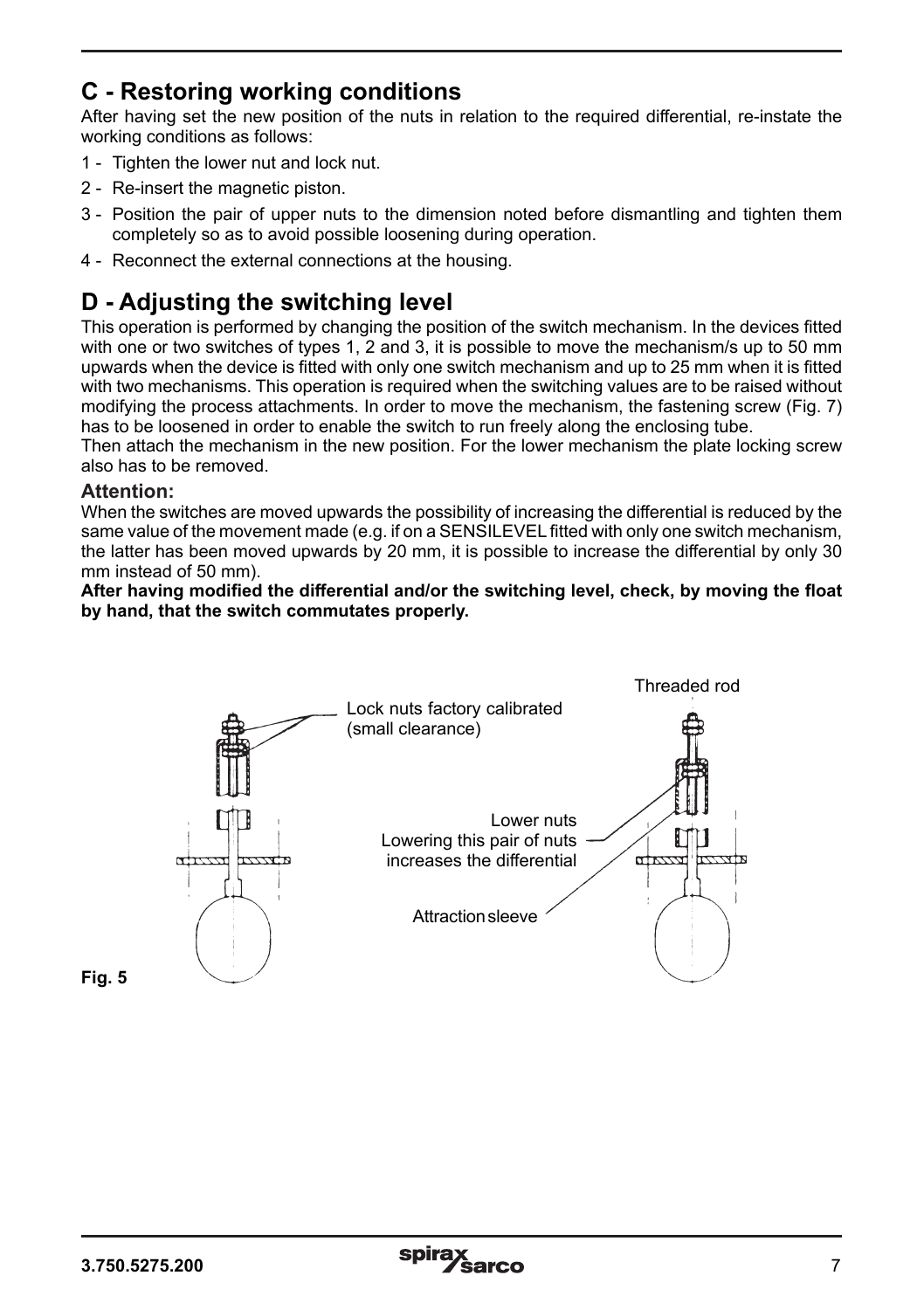# **5. Switch replacement**

## **A - Electrical switch mechanism**

Disconnect power, remove the cover of the housing and proceed as follows:

- 1 Disconnect the external connections of the terminal board, noting the position of the individual wires. Also note the position of the mechanism on the enclosing tube.
- 2 Loosen the plate locking screw (only for the lower mechanism) and the fixing screw (see Fig. 7) and extract the switch mechanism from the enclosing tube.
- 3 Replace the switch mechanism and re-assemble by following the process of points 2 and 1 in reverse.
- 4 Actuate by hand the magnet-holder arm, making sure that it moves freely and that the switch is actuated properly.
- 5 Reconnect the electric wires ensuring that they do not interfere with the movement of the mechanism nor with the housing.





**Electric type Pneumatic type** 

#### **Fig. 6** - **Switch mechanism**

#### **B - Pneumatic switch mechanism**

Switch off the supply of compressed air, remove the cover of the housing and proceed as follows:

- 1 Disconnect the tubes from the valve and note the position of the mechanism on the enclosing tube.
- 2 Loosen the screw for fastening the mechanism (Fig. 6) and remove the latter from the enclosing tube.
- 3 Replace the switch mechanism and re-assemble by following the instructions of points 2 and 1 in reverse.
- 4 Actuate the magnet-holder arm by hand, making sure that it moves freely and that the valve is actuated properly.
- 5 Reconnect the tubes to the valve, ensuring that they do not interfere with the movement of the mechanism nor with the housing.

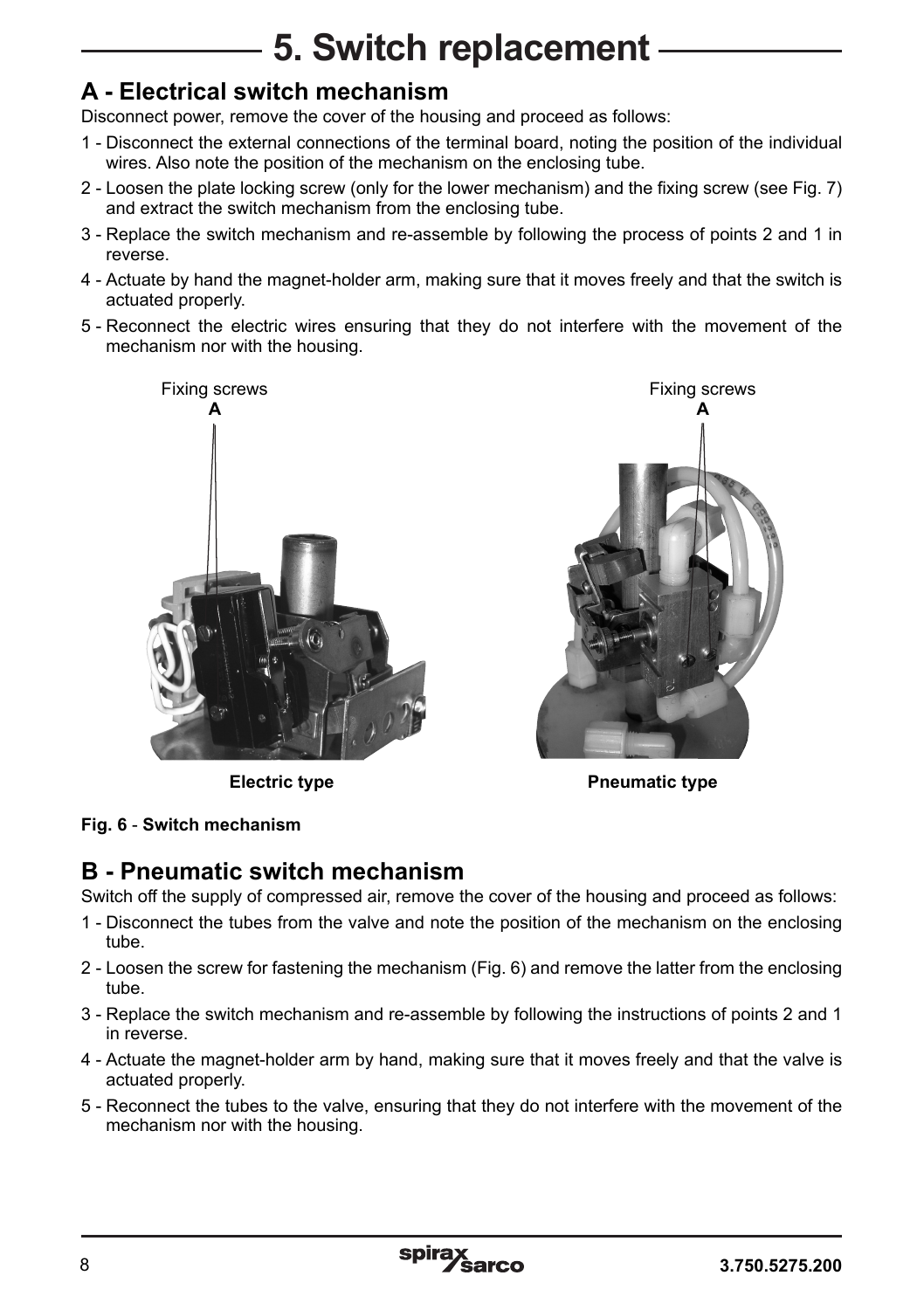# **6. Switch replacement**

# **A - Electrical switch**

- 1 Remove switch wires from the terminal board.
- 2a Mercury switch (see Fig. 7) Remove the glue that seals the mercury bulb to the clips; then remove the switch.
- 2b Microswitch Remove the fixing screws (see Fig. 6) and then the switch.
- 3 Replace the old switch with the new one and reassemble by performing above actions 2a or 2b and 1 reversely.
- 4 Manually check the lever of the magnet holder ensuring that the switch opens and closes correctly. If necessary make adjustments with screw "C" (see Figs. 6 and 7).

## **B - Pneumatic switch**

- 1 Remove pipes from the valve.
- 2 Remove the locking screw "D" (Fig.7) and then the valve.
- 3 Replace the old valve with the new one and reassemble by performing above actions 2 and 1 reversely.
- 4 Manually check the lever of the magnet holder ensuring that the switch opens and closes correctly. If necessary make adjustments with screw "C" (see Figs. 6 and 7).



**Fig. 7 - Electrical and pneumatic switches**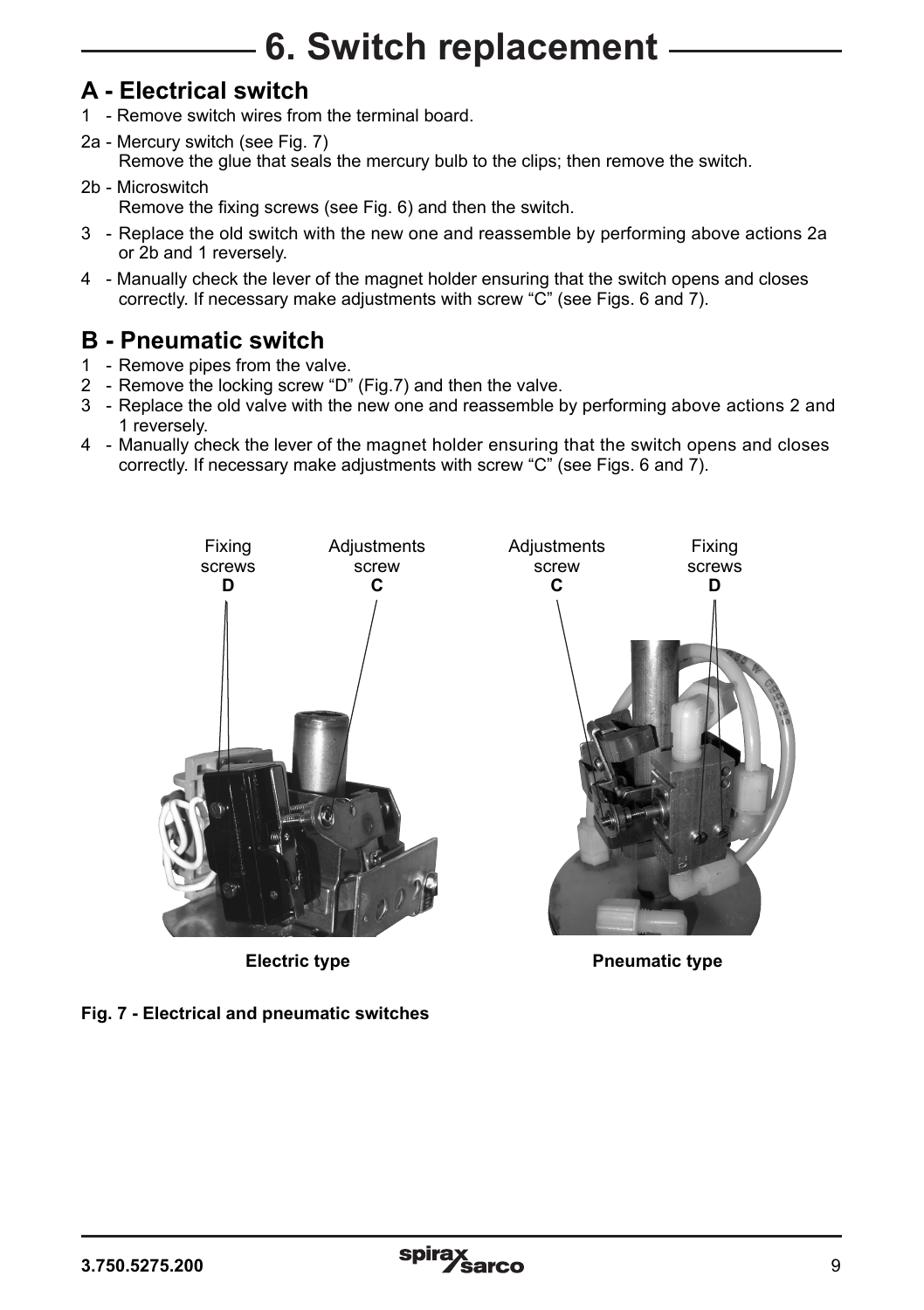# **7. Maintenance**

Periodic inspection is necessary to ensure the control is kept in good working order. We recommend that a systematic program of Preventative Maintenance be implemented at installation. The following precautions are important and will keep your control in top operating condition.

#### **A - Keep SENSILEVEL control clean**

To prevent the damaging action of damp and dust, do not leave the cover off longer than absolutely necessary.

There is no need to lubricate any component of the SENSILEVEL control.

Bleed the float chamber at least once a day, to prevent the build-up of deposits and scale, which would prejudice the efficiency of the control.

In models without an external chamber, keep the float free, and make sure that the displacers are free of scale and deposits.

Every six months, check the float chamber; this is extremely important in making certain that, notwithstanding the daily bleed, there are no residues and scale inside the chamber. It is advisable to inspect the float for corrosion. If it shows signs of corrosion, replace it immediately.

#### **B - Check the switches monthly**

Disconnect the power to the control and remove the switch housing.

#### **1 - Connections**

 Check that the connections to the switch (whether electric or pneumatic) are in order.

#### **2a - Microswitches**

 Check the alignment between the adjusting screw "C" and the microswitch actuating lever (Fig. 7). Make sure that the microswitch switches properly, by manually actuating the magnet carriage.

#### **2b - Pneumatic switches**

 Check that the adjusting screw "C" and the valve's control switch "E" are aligned (Figs. 6 and 7). Make sure that the valve switches properly, by manually actuating the magnet carriage.

Checks for ensuring that the switches operate properly should be made also in the event of potentially damaging events such as, for example, short circuits, electrical discharges, or over-pressures. When the controls are exposed to excessive heat or damp, the insulation of the wires will tend to dry and become fragile, thus provoking short circuits. We recommend to replace any damaged cables or wiring. Vibration may loosen the screws of the terminal blocks and the terminals. Check that all screws are tightened properly. Do not lubricate the switch pins, as they have been designed to operate dry; oil would attract dust and dirt, which are detrimental to efficient operation.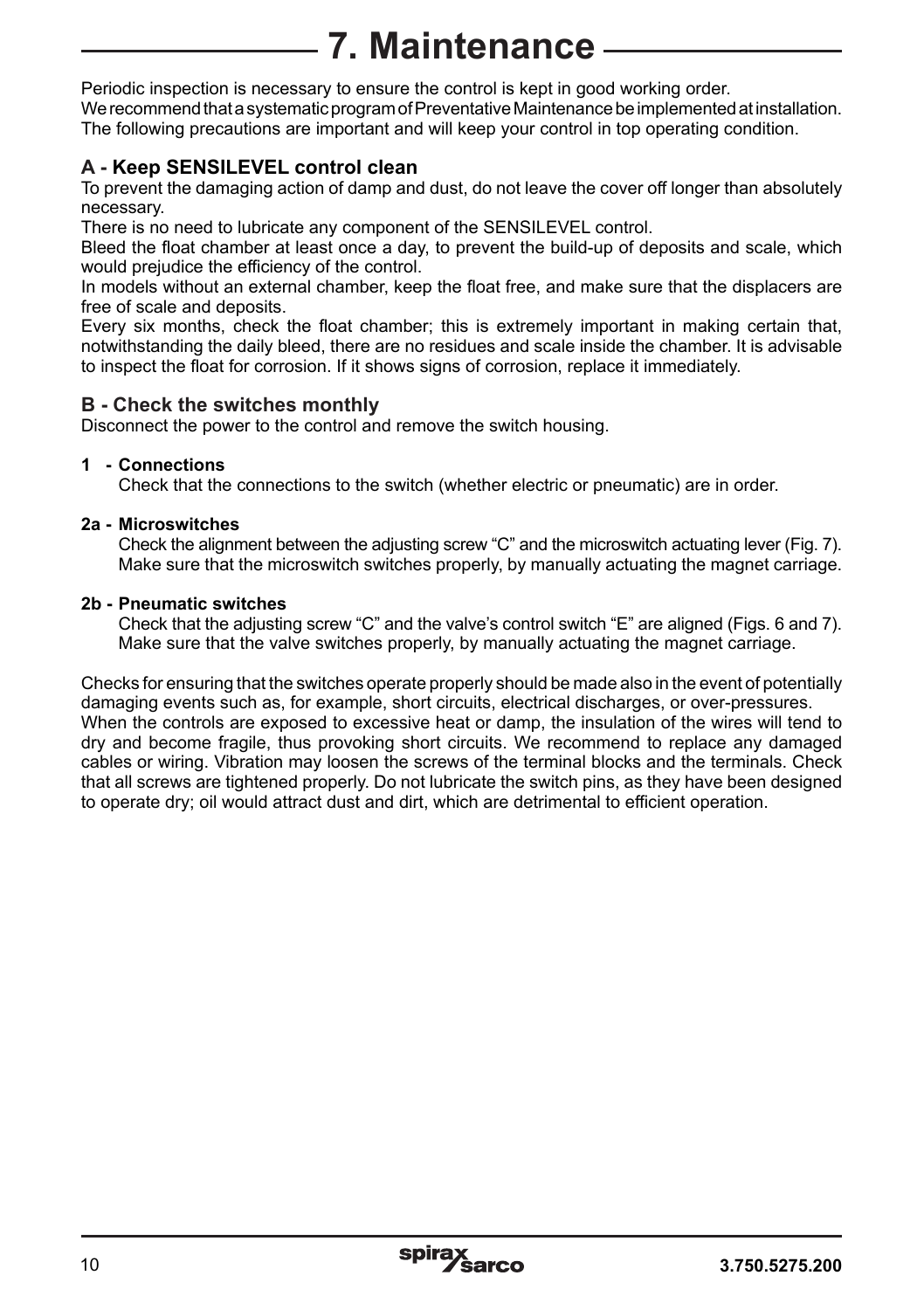# **8. Trouble shooting**

Sensilevel level controls are designed for long life and trouble free operation. However, should you suspect a malfunction, the following steps should be followed to diagnose the problem.

- 1 Has the level control been installed properly?
- 2 Is the level control being operated within the specified pressure, temperature and liquid density limits indicated on the nameplate of the control?
- 3 - Are the electrical and pneumatic connections in good order? Is the power "ON"?
- 4 Are the voltage and current, that is, the servo control pressures, within the limits fixed for the switches, as specified on the nameplate?
- 5 - Do the connections to the switch correspond with both the instructions provided and the system's general diagrams?
- 6 Is the controlled equipment functional and wired properly?
- 7 Is the switch mechanism fixed in the enclosing tube in the position set at the factory?
- 8 Is the switch damaged? Check that the switch is not cracked and that there is no corrosion on the terminals, or on the wire leads. If there is any physical damage, the switch must be replaced.
- 9 Does the switch function when operated manually? Using a non-conductive tool, manually move the magnet carriage, which must not offer any resistance. This manual movement of the carriage will cause the switch to actuate. Check continuity of the contact with a suitable instrument.
- a) **Microswitches**: make certain that the actuation lever of the microswitch is not bent, and that the adjusting screw is positioned in the centre of the lever.
- b) If the magnet does not make a complete stroke towards the enclosing tube in which it is fitted:
	- **Remedy 1** The pin seatings are too narrow and brake the oscillating arm. Loosen one of the two pin seatings by about ¼ of a turn. Leave a little lateral clearance between the pins and their seatings.
	- **Remedy 2** If the magnet binds on the walls of the enclosing tube, adjust the pin seatings so that the magnet is centred in the tube. To achieve this, use a screwdriver to loosen the pin seating where the magnet binds against the enclosing tube. Tighten the pin seating on the opposite side to a corresponding degree. One of the two seatings is hidden by the mercury bulb; in order to make the adjustment, this must therefore be removed from the two fixing clips.
- 10 Is the chamber of the level control free of dirt and scale?
	- a) Inspect the enclosing tube for dents on the outside of the tube (the tube must not be bent).
	- b) Inspect the inside part of the tube for corrosion, dirt or scale.
	- c) Check that the attraction sleeve and stem are not corroded, bent, or affected by scale build-up.
	- d) The lock nut settings of each level control are factory calibrated individually. Make sure the lock nuts have not been loosened and that their position is such as to move the attraction sleeve in and out of the magnetic field following a change in the liquid level.
	- e) Make certain that the float has not been pierced (i.e. it floats) and that it is free of corrosion.
	- $f$ ) Inspect the interior of the chamber and process connection and make sure it is free of dirt and scale.

11 - If the above inspections and checks do not trace the fault, contact our local engineer or our Service Department, providing a complete description of functioning and the defect encountered. A diagram of the connections and the layout of the installation will be required.

Contacting us, or ordering spare parts, always indicate the Serial Number of the control. This number is printed on the nameplate fixed to the base of the switch housing.